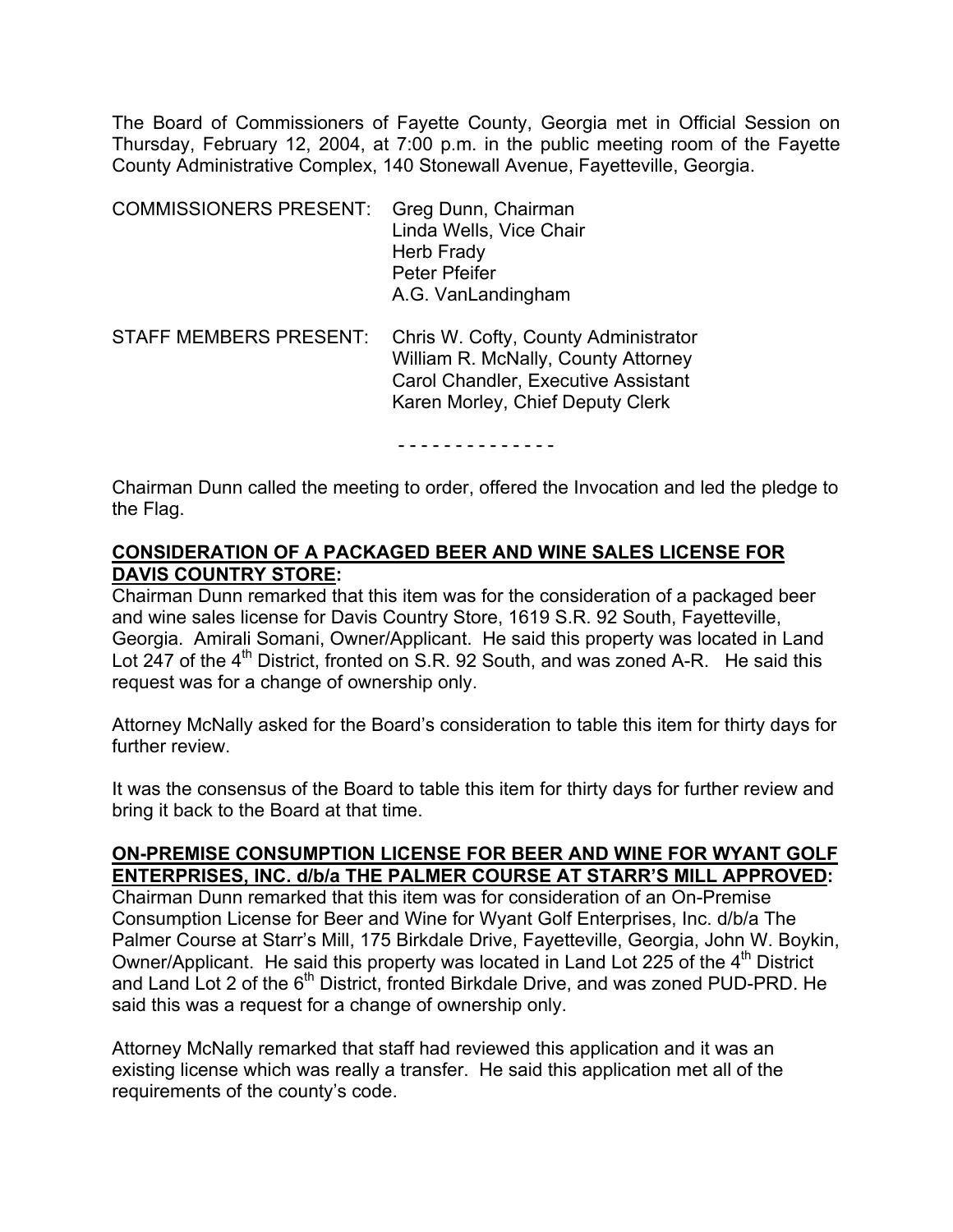Commissioner Wells remarked that this was a specific vote for a specific entity. She said she needed to disclose that she had a professional relationship with this organization but it did not exceed the limit of financial amount that would require that she not vote for it. She said this was for disclosure only and she would be voting on this item.

Chairman Dunn interjected that he had a relationship with Wyant Golf Enterprises, Inc. but it had nothing to do with finances. He said he was on the Board of Trustees for Wyant Golf Enterprises, Inc. He said he received no compensation whatsoever and there was absolutely no question of an ethical violation on his part. He said a couple of the local newspapers had mentioned his relationship as well as Commissioner Wells' relationship with Wyant. He said neither he nor Commissioner Wells had any violations. He said he would also be voting on this item.

Commissioner Frady commented that he was slightly misquoted in the newspaper when he was asked about this issue approximately one week ago. He said when he was asked if Chairman Dunn was in violation of the ethics ordinance he had said that he did not think Chairman Dunn was in violation of any ordinance. He said the person then asked Commissioner Frady if he would have done what Chairman Dunn did and Commissioner Frady remarked no that he would not have. He said the person asked him if he felt Chairman Dunn had done wrong and Commissioner Frady said that the person would have to ask Chairman Dunn that question. He said he would probably do that but he was not saying that anybody else was wrong doing that.

Commissioner Wells clarified that what the Board was voting on tonight was totally different than what had previously come before the Board. She said previously there was a request for the Board to allow the voters to decide whether or not there would be liquor by the drink in Fayette County. She said it was merely being presented by a certain individual but the decision that was made that night was not for that specific individual. She said it was a request to determine if the citizens could vote on the issue on a referendum. She said that item was totally separate from the item the Board was voting on tonight. She said tonight's request was a specific request from a specific entity for something specific. She felt any discussion from the other was premature and ill advised.

Commissioner VanLandingham remarked that this license was already in place and was merely transferring the name that the license was held in. He said the newspaper also referred to the Board voting on this item. He said there had been no vote taken or no motion made. He said he did not see where the ethics violation would come into play at all. He said he saw no problem with Chairman Dunn and Commissioner Wells participating in the vote tonight.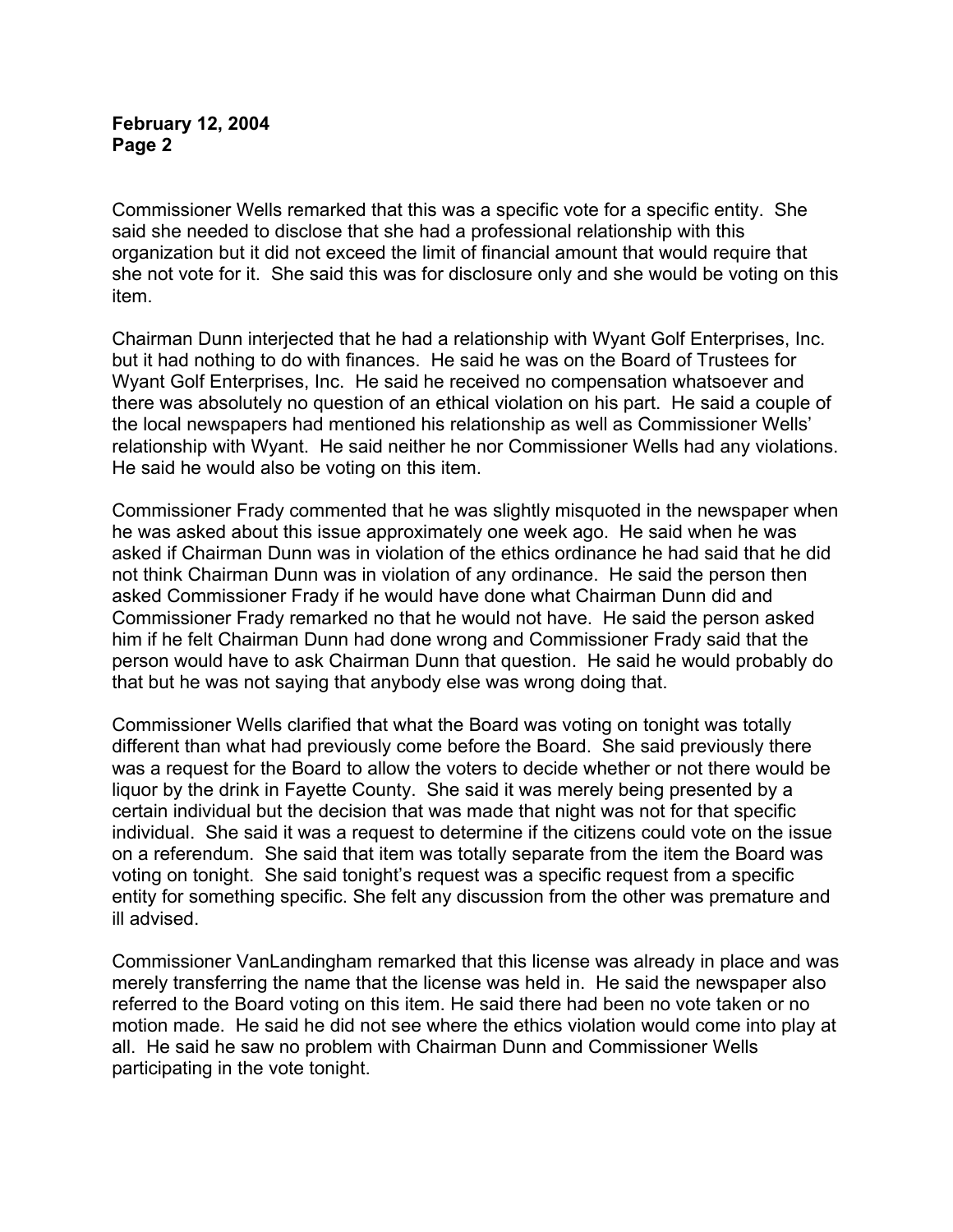On motion made by Commissioner Frady, seconded by Commissioner VanLandingham to approve the on-premise consumption license for beer and wine for Wyant Golf Enterprises, Inc. d/b/a The Palmer Course at Starr's Mill. The motion carried 5-0.

**CONSENT AGENDA:** On motion made by Commissioner Pfeifer, seconded by Commissioner Wells to approve the consent agenda as presented. The motion carried 5-0.

# **RATIFICATION OF BID AWARD - METRO ASPHALT PAVING CO. -**

Ratification of approval to award bid to Metro Asphalt Paving Co. in the amount of \$137,112 for paving of Lake Horton Path System. A copy of the memorandum, identified as "Attachment No. 1", follows these minutes and is made an official part hereof.

# **MCINTOSH TRAIL COMMUNITY SERVICE BOARD - AGREEMENT FOR**

**SERVICES:** Approval of Agreement for Services between Fayette County and the McIntosh Trail Community Service Board for mental health services. A copy of the Agreement for Services, identified as "Attachment No. 2", follows these minutes and is made an official part hereof.

# **RESOLUTION NO. 2004-05 - CAPITAL IMPROVEMENTS ELEMENT AND THE SHORT TERM WORK PROGRAM FOR FIRE SERVICES IMPACT FEES:**

Approval of a Resolution No. 2004-05 adopting the annual update of the Capital Improvements Element (CIE) and the Short Term Work Program (STWP) for Fire Services Impact Fees as approved by the Georgia Department of Community Affairs. A copy of Resolution No. 2004-05, identified as "Attachment No. 3", follows these minutes and is made an official part hereof.

**RECREATION COMMISSION - NUMBER OF MEMBERS:** Approval of recommendation from the Recreation Commission and Staff that the number of positions on the Recreation Commission be reduced from seven members to five members. A copy of Resolution No. 2004-06, identified as "Attachment No. 4", follows these minutes and is made an official part hereof.

**MINUTES:** Approval of minutes for Board of Commissioners meeting held on February 4, 2004.

### **PUBLIC COMMENT:**

Members of the public are allowed up to five minutes each to address the Board on issues of concern other than those items which are on this evening's agenda.

**Alan Bell:** Alan Bell, 150 St. Gabriel Way, Fayetteville asked for the Board's consideration in reviewing the county's ordinance regarding location and surface of parking areas for vehicles.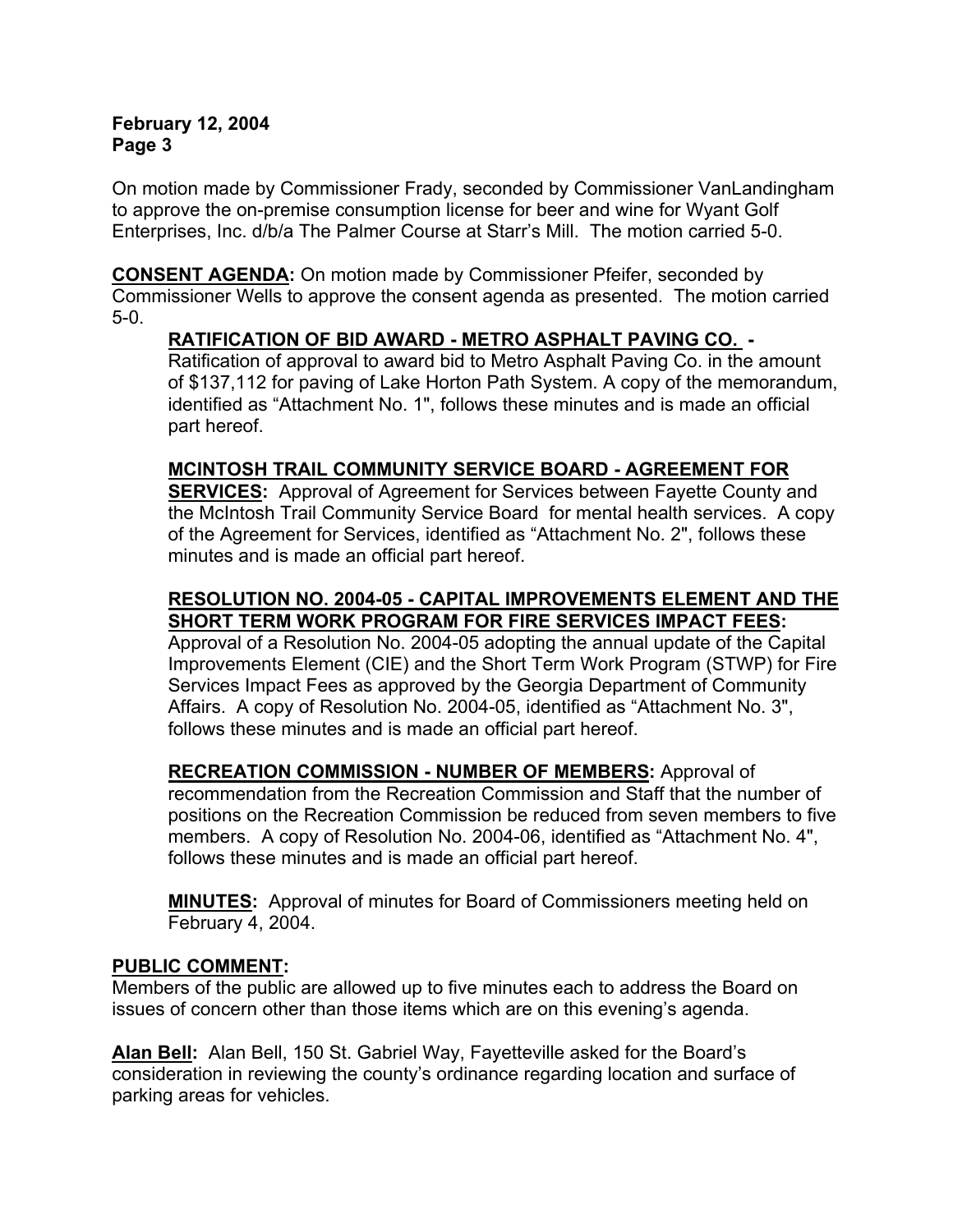Mr. Bell said he did not agree with this ordinance and he wanted the ordinance to be changed. He said currently no one could park their car on the grass anywhere in Fayette County. He asked the Board for their thoughts on this ordinance.

Commissioner Wells remarked that the public comment section was meant for the public to come before the Board and speak for five minutes on any topic that was not discussed on the agenda. She said public comment was not for an exchange or dialogue. She said if Mr. Bell had specific questions they would need to be addressed outside of this particular part of the forum.

Chairman Dunn said the Board understood Mr. Bell's concerns and the Board would review this ordinance based on this request. He said any further comments that Mr. Bell might have would help the Board when they did review the ordinance.

Mr. Bell said he felt it was unfair that the Marshal's Office selected a few individuals who might be in violation of this ordinance. He said this ordinance did not say that it was illegal unless someone complained. He said he felt this ordinance was not being enforced with every citizen in mind but only a selected few. He felt if the ordinance did not pertain to every citizen then it needed to be taken out.

Chairman Dunn asked Mr. Bell if he had been cited.

Mr. Bell replied yes that he had been cited.

Chairman Dunn asked Mr. Bell if he had a lot of neighbors who had not been cited.

Mr. Bell responded yes that he had a lot of neighbors who had not been cited for vehicles parked on their grass. He said he had already spoken to Commissioner Pfeifer about this issue. He felt the Marshals were not being fair in the manner they were currently enforcing this ordinance. He felt the Marshal's Office was selectively driving past other violators and not enforcing this ordinance only because no one had called in a complaint. He said the Marshals were only enforcing this ordinance when they received a complaint on someone. He said this was not right. He said this was the reason he was here tonight. He asked for the Board's consideration in reviewing this ordinance and making a change in it.

Commissioner VanLandingham said he and the other Board members would be glad to discuss this issue with him outside of this meeting.

Chairman Dunn clarified that Mr. Bell did not like the enforcement of this ordinance against one person and not another. He said he would tend to say that he would agree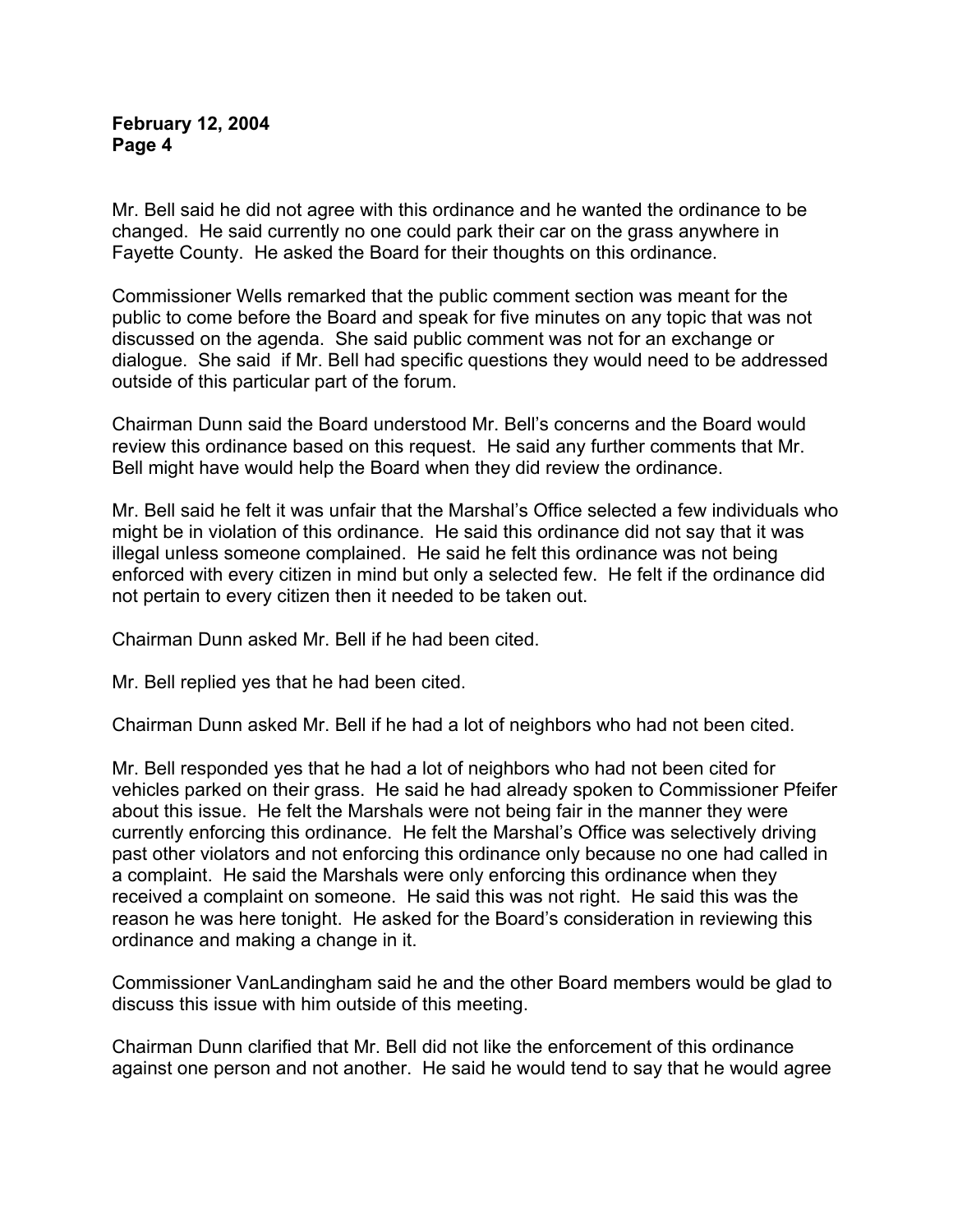with this. He said the ordinance needed to be enforced or changed. He said the Board would be reviewing this ordinance.

Commissioner Frady said it was his understanding that the county enforced all of the ordinances.

Mr. Bell replied no, the Marshals only enforce this ordinance if there was a complaint. He said the Marshals Office had told him this. He said now the Marshal's Office was keeping an eye on him and driving past everybody else.

Chairman Dunn said the Board would certainly look into this situation. He thanked Mr. Bell for his comments.

# **STAFF REPORTS:**

**COMMISSIONER FRADY:** Commissioner Frady questioned the issue of greenspace funds.

Attorney McNally remarked that he had discussed this today with Senior Planner Pete Frisina and he was seeking an extension on this since the county was currently in active negotiations.

# **SPECIAL PURPOSE LOCAL OPTION SALES TAX - SPECIAL CALLED MEETING**

**WITH THE CITIES:** Attorney McNally said it was his understanding that the Board had discussed the possibility of putting a S.L.O.S.T. on the November ballot. He said the law required that in order for the Board to do this, there would have to be a meeting with the cities from the county in which to discuss what might be appropriate to put on such an election. He said he did not know if the Board wanted to continue with this issue but it would be appropriate for the Board to set a time and place for that meeting if it so desired. He said staff was asking for the Board's consideration in selecting March  $3<sup>rd</sup>$  at 3:30 p.m. for a special called meeting to discuss this with the cities.

On motion made by Commissioner Frady, seconded by Commissioner Wells to hold a special called meeting with the cities on March 3, 2004 at 3:30 p.m. to discuss the possibility of putting a Special Purpose Local Option Sales Tax on the November election ballot. The motion carried 5-0.

**EXECUTIVE SESSION:** Attorney McNally requested an executive session to discuss two legal items.

Commissioner VanLandingham requested an executive session to discuss one personnel matter.

Commissioner Wells requested an executive session to discuss one legal item.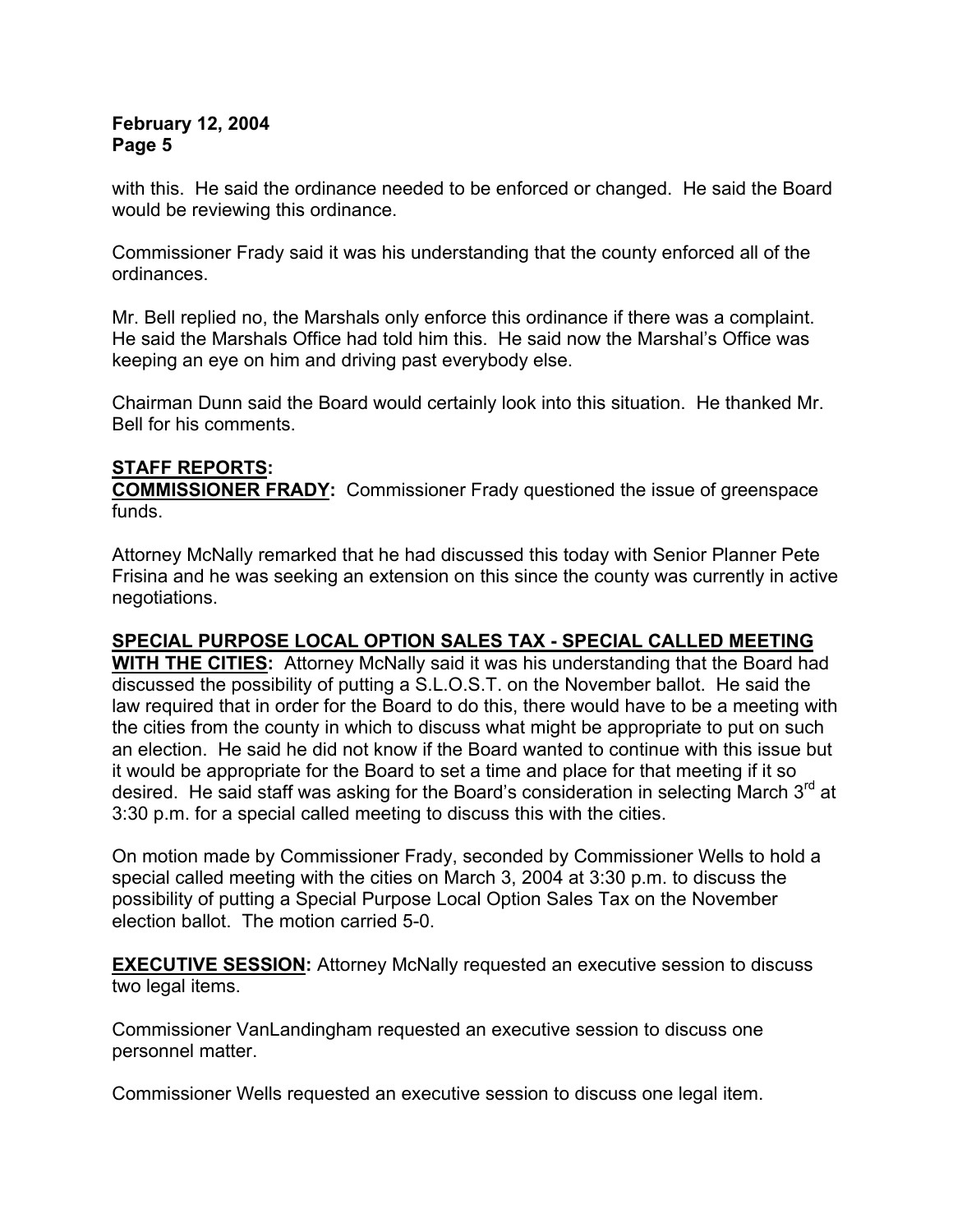### **RECREATION FACILITY AND INTERGOVERNMENTAL AGREEMENT WITH THE**

**CITY OF PEACHTREE CITY:** Attorney McNally that this was the Intergovernmental Agreement with the City of Peachtree City whereby the county had funded their recreation program in the amount of \$150,000. He said this was for the current year in exchange for the City of Peachtree City leaving their recreation facilities open to Fayette County residents at no cost over and above what a Peachtree City resident would pay. He said this was a confirmation of what the Board had agreed to do.

Commissioner Frady asked Attorney McNally if he had drawn up this agreement.

Attorney McNally replied that the agreement was drawn up by Peachtree City and it was revised by county staff.

Chairman Dunn interjected that he did not see a need for this contract. He said the county had given the City of Peachtree City money every year for at least a decade and there had never been a contract before.

Attorney McNally said he was aware of that but in actuality any time the county sends funds to a city government there should be an intergovernmental agreement with them.

Commissioner Wells interjected that this agreement merely addressed this budget cycle and did not address any future budget cycles and was merely for the current one.

Attorney McNally remarked that this agreement would have to be entered into each year and it was not for any specific purpose. He said it was to keep the recreation facilities open.

Chairman Dunn said he wanted to emphasize that this was an annual contract and in no way obligated the county to continue to do this. He said the Board would have to vote on this each year during the budget cycle. He said if the Board voted yes then there would be another contract and if the Board voted no then there would not be a contract.

Commissioner Frady said he needed to review this agreement further and he requested that this item be tabled.

It was the consensus of the Board to table this item.

**EXECUTIVE SESSION:** On motion made by Commissioner Wells, seconded by Commissioner VanLandingham to adjourn to executive session to discuss three legal items and one personnel matter. The motion carried 5-0.

**LEGAL:** Attorney McNally reported to the Board on a legal item.